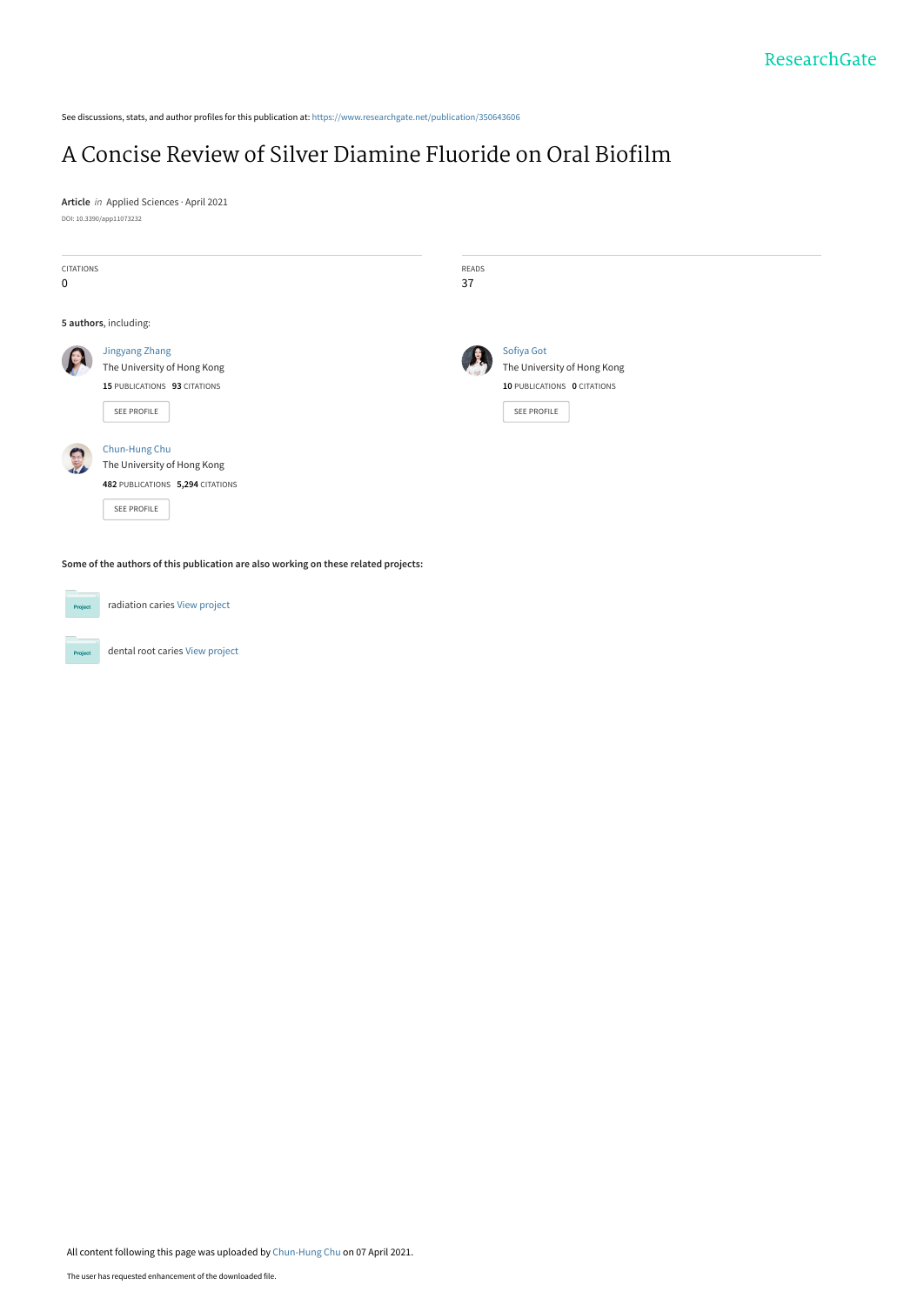



**Jingyang Zhang, Sofiya-Roksolana Got [,](https://orcid.org/0000-0002-4088-8695) Iris Xiaoxue Yin, Edward Chin-Man Lo and Chun-Hung Chu [\\*](https://orcid.org/0000-0002-8167-0430)**

Faculty of Dentistry, The University of Hong Kong, Hong Kong SAR 999077, China; amzjy@connect.hku.hk (J.Z.); sofiya@hku.hk (S.-R.G.); irisxyin@hku.hk (I.X.Y.); hrdplcm@hku.hk (E.C.-M.L.) **\*** Correspondence: chchu@hku.hk; Tel.: +852-28590287

**Abstract:** Studies have shown that silver diamine fluoride (SDF) is an effective agent to arrest and prevent dental caries due to its mineralizing and antibacterial properties. While plenty of studies have investigated the mineralizing properties, there are few papers that have examined its antibacterial effect on oral biofilm. The objective of this study was to identify the effect of silver diamine fluoride on oral biofilm. Method: The keywords used were (silver diamine fluoride OR silver diammine fluoride OR SDF OR silver fluoride OR AgF AND biofilm OR plaque). Two reviewers screened the titles and abstracts and then retrieved the full text of the potentially eligible publications. Publications of original research investigating the effect of SDF on oral biofilm were selected for this review. Results: This review included 15 laboratory studies and six clinical studies among the 540 papers identified. The laboratory studies found that SDF could prevent bacterial adhesion to the tooth surface. SDF also inhibited the growth of cariogenic bacteria, including *Streptococcus mutans*, *Lactobacillus acidophilus*, *Streptococcus sobrinus*, *Lactobacillus rhamnosus*, *Actinomyces naeslundii*, and *Enterococcus faecalis*, thus contributing to its success in caries arrest. One clinical study reported a decrease in *Streptococcus mutans* and *Lactobacillus* sp. in arrested caries after SDF treatment, and another clinical study found that SDF inhibited the growth of periodontitis microbiota, including *Porphyromonas gingivalis*, *Tannerella forsythia*, and *Prevotella intermedia/nigrescens*. However, three clinical studies reported no significant change in the microbial diversity of the plaque on the tooth after SDF treatment. Moreover, one laboratory study and one clinical research study reported that SDF inhibited the growth of *Candida albicans*. Conclusion: Not many research studies have investigated the effects of SDF on oral biofilm, although SDF has been used as a caries-arresting agent with antibacterial properties. However, a few publications have reported that SDF prevented bacterial adhesion to the teeth, inhibited the growth of cariogenic and periodontal bacteria, and possessed antifungal properties.

**Keywords:** silver diamine fluoride; SDF; silver fluoride; AgF; biofilm; plaque

## **1. Introduction**

The oral microbiota colonizes oral biofilm on the surface of the tooth or on the mucosa within the mouth. The accumulation of oral biofilm can lead to oral diseases such as dental caries or periodontitis [\[1\]](#page-9-0). Oral biofilm can lead to dental caries in two ways. First, bacteria within the oral biofilm produce acid through sugar metabolism. Second, the acid causes a subsequent decrease in the environmental pH value. Both of the above are responsible for the demineralization of the tooth surface and the formation of dental caries [\[2\]](#page-9-1). The amount of tooth mineral and other calcium phosphates in the plaque fluid decreases rapidly after exposure to fermentable carbohydrates. Lactic acid production and a reduction in the plaque fluid volume can result in the formation of caries [\[3\]](#page-9-2).

Acid-base-producing bacteria, in varying numbers and proportions, are the key pathogens associated with dental caries [\[4\]](#page-9-3). Among the suspected acid-producing bacteria, *Mutans streptococci* (MS) has been confirmed, in a systematic literature review, to play a central role in the initiation of dental caries on both enamel and root surfaces [\[5\]](#page-9-4). This is the case for several reasons: first, MS is the most frequently isolated species from a caries



**Citation:** Zhang, J.; Got, S.-R.; Yin, I.X.; Lo, E.C.-M.; Chu, C.-H. A Concise Review of Silver Diamine Fluoride on Oral Biofilm. *Appl. Sci.* **2021**, *11*, 3232. [https://doi.org/](https://doi.org/10.3390/app11073232) [10.3390/app11073232](https://doi.org/10.3390/app11073232)

Academic Editor: Yoshiaki Nomura

Received: 26 February 2021 Accepted: 30 March 2021 Published: 4 April 2021

**Publisher's Note:** MDPI stays neutral with regard to jurisdictional claims in published maps and institutional affiliations.



**Copyright:** © 2021 by the authors. Licensee MDPI, Basel, Switzerland. This article is an open access article distributed under the terms and conditions of the Creative Commons Attribution (CC BY) license (https:/[/](https://creativecommons.org/licenses/by/4.0/) [creativecommons.org/licenses/by/](https://creativecommons.org/licenses/by/4.0/)  $4.0/$ ).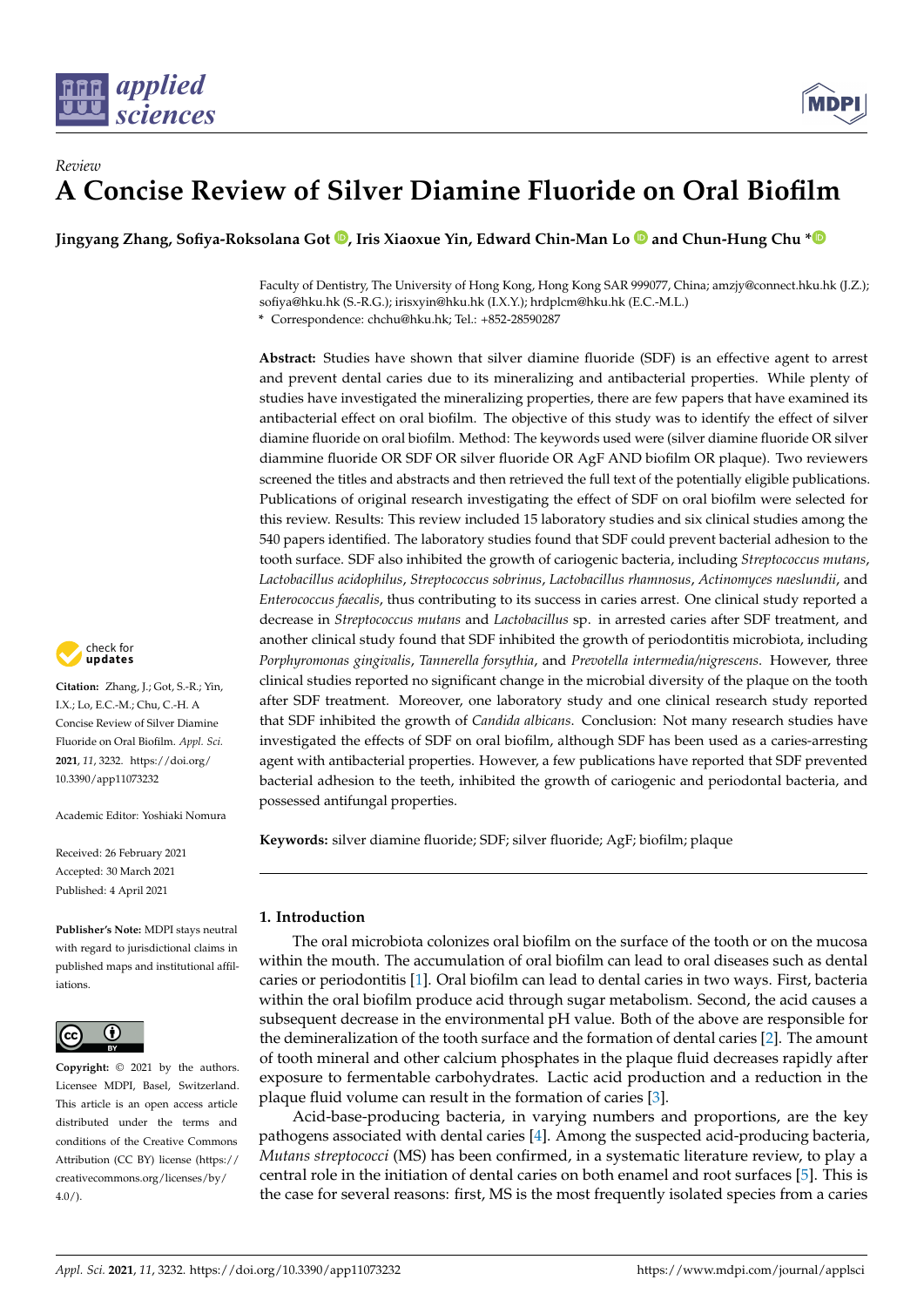lesion; second, MS is highly acidogenic and aciduric [\[6](#page-9-5)[,7\]](#page-9-6); and third, MS can produce surface antigens I/II and water-insoluble glucan, which promote bacterial adhesion to the tooth surface and to other bacteria [\[6\]](#page-9-5). For the purpose of halting the closed circle of the process, an intervention that can inhibit the bacteria that produce acid is needed.

Silver diamine fluoride (SDF) has been widely used to prevent and arrest caries, and "silver diamine fluoride" is the most common spelling/keyword for this compound in the dental literature. SDF was approved for use as a therapeutic agent in Japan over 50 years ago [\[8\]](#page-9-7). It has also been used for dental caries treatment in Australia and in some countries in Latin America such as Argentina and Brazil for many years [\[9\]](#page-9-8). The Food and Drug Administration approved the marketing of SDF in the United States for the treatment of human dentinal hypersensitivity in adults in 2014 [\[10\]](#page-9-9).

SDF contains silver and fluoride, which form a complex with ammonia in a colorless alkaline solution  $[9]$ . It is not only a combination of silver salt, ammonium, and fluoride ions but also a mixed heavy-metal halide co-ordination complex. Ammonia can provide an alkaline environment, thus keeping the solution constant for a certain period of time [\[11\]](#page-9-10). In addition, silver compounds have been reported to have antimicrobial properties in the application of medicine and dentistry for decades [\[12\]](#page-9-11). Fluoride is also used in various forms to prevent and arrest caries due to its remineralization function [\[9\]](#page-9-8). Therefore, SDF has been hypothesized to contain the combined effects of silver and fluorides.

Fluoride can inhibit the production and metabolic activity of certain strains of bacteria within biofilm at low concentrations [\[13\]](#page-9-12). At high concentrations, fluoride inhibits the growth of cariogenic bacteria in dental plaque [\[14\]](#page-9-13). One mechanism of biofilm inhibition is to bind its ions to the bacterial cell constituents and to influence enzymes such as enolase and proton-extruding adenosine triphosphatase [\[15\]](#page-9-14). Another mechanism is the inhibition of the carbohydrate metabolism of acidogenic oral bacteria [\[16,](#page-9-15)[17\]](#page-9-16). However, this may contribute to the development of bacterial tolerance and shorten the duration of the antibacterial effect [\[18\]](#page-9-17). Nonetheless, the dominant advantage of fluoride is that the re-mineralizing effect, particularly for the SDF solution, effectively arrests dental caries [\[19\]](#page-10-0).

Several reviews have been conducted regarding the clinical use of SDF for preventing and arresting dental caries with significant effect [\[20,](#page-10-1)[21\]](#page-10-2). However, the rationale behind the impact of SDF on biofilm remains unclear. The aim of this systematic review was to identify the effect of SDF on biofilm. The study question was as follows: What is the effect of SDF on biofilm?

## **2. Materials and Methods**

Two independent reviewers (Zhang and Got) conducted a literature search using the four most commonly used databases: Medline, PubMed, Embase, and Scopus. Only papers published in English were included. The keywords used were (silver diamine fluoride OR silver diamine fluoride OR SDF OR silver fluoride OR AgF AND biofilm OR plaque). No publication date limitation was established during the search. The latest search was conducted on 30 October 2020.

The inclusion criteria were as follows: (1) papers investigating biofilm; (2) SDF solution at any concentration adopted as an intervention. The exclusion criteria were (1) studies with no information concerning biofilm and (2) reviews, case reports, and conference papers. In addition, a manual search of the reference lists of the selected papers and review articles was conducted. The two reviewers independently screened the papers and identified the relevant studies. When a disagreement occurred, another researcher (Chu) was consulted to achieve a consensus.

The results were summarized into three tables classified by the aim of the studies: Table [1](#page-4-0) is for the studies investigating the effect of SDF on biofilm formed via microbiota, Table [2](#page-4-1) is for the studies on the diversity and microbial change resulting from the application of SDF, and Table [3](#page-5-0) is for the studies focused on the effect of SDF on fungus. Information regarding the following aspects of the background of the included studies was extracted and is presented in the summary tables: (1) authors and year; (2) materials studied;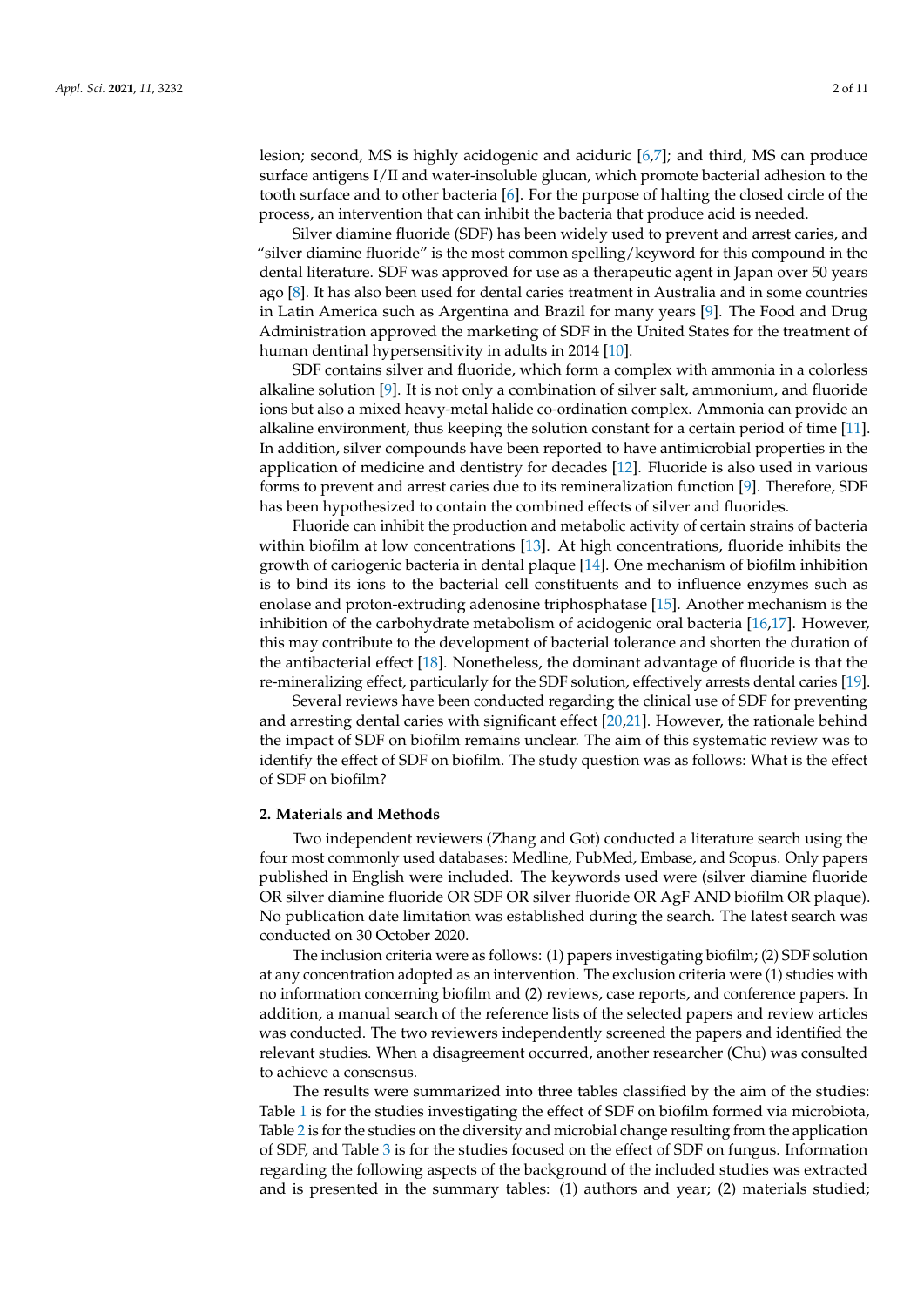(3) setting of the study; (4) block (or sample) adopted in the study; (5) microbiota studied; (6) assessing method for the biofilm; (7) duration of the study; and (8) findings of the study.

| Table 1. Studies on the antibacterial effect of silver diamine fluoride (SDF). |  |  |
|--------------------------------------------------------------------------------|--|--|
|--------------------------------------------------------------------------------|--|--|

| Author, Year               | <b>Setting; Substrate</b>   | Microbiota                                                                                     | Period;<br>Assessment                                              | Intervention                                           | Antibacterial<br>Effect                                                                                                                                |
|----------------------------|-----------------------------|------------------------------------------------------------------------------------------------|--------------------------------------------------------------------|--------------------------------------------------------|--------------------------------------------------------------------------------------------------------------------------------------------------------|
| Hiraishi et al., 2010      | In vitro;<br>human dentin   | E. faecalis                                                                                    | 15 min, 60 min;<br><b>CFU</b>                                      | Gp1: $Ca(OH)_2$<br>Gp2: SDF<br>Gp3: NaOCl<br>Gp4: NaCl | CFU 15 min<br>$Gp2$ , $Gp3 < Gp1$ ,<br>Gp4<br>CFU 60 min:<br>G2, Gp3 had no E.<br>faecalis                                                             |
| Chu et al., 2012           | In vitro;<br>human dentin   | S. mutans,<br>A. naeslundii                                                                    | 7 days;<br>CFU, CLSM                                               | Gp1: SDF<br>Gp2: Water                                 | CFU: Gp1 < Gp2<br>CLSM: Gp2 < Gp1                                                                                                                      |
| Mei et al., 2013a          | In vitro;<br>human dentin   | S. mutans<br>L. acidophilus                                                                    | 7 days;<br>CFU, CLSM                                               | Gp1: SDF<br>Gp2: Water                                 | CFU: Gp1 < Gp2<br>CLSM: Gp2 < Gp1                                                                                                                      |
| Mei et al., 2013b          | In vitro;<br>human dentin   | Consortium of<br>S. mutans,<br>S. sobrinus,<br>L. acidophilus,<br>L. rhamnosus,<br>A. naeslund | 7 days, 14 days,<br>21 days;<br>CFU,<br><b>CLSM</b>                | Gp1: SDF<br>Gp2: Water                                 | CFU: Gp1 < Gp2<br>CLSM: Gp2 < Gp1                                                                                                                      |
| Shah et al., 2013          | In vivo                     | S. mutans                                                                                      | BL, 3 days, 6<br>months,<br>12 months, 18<br>months;<br><b>CFU</b> | Gp1: SDF<br>$Gp2: NaF + CaF$<br>Gp3: APF gel           | CFU:<br>Gp1 < Gp2<br>$Gp1 = Gp3$                                                                                                                       |
| Savas et al., 2015         | In vitro;<br>bovine enamel  | S. mutans                                                                                      | 7 days;<br>TBC, pH                                                 | Gp1: Water<br>Gp2: SDF                                 | Antibacterial<br>activity:<br>Gp2 > Gp1                                                                                                                |
| Göstemeyer et al.,<br>2017 | In vitro;<br>bovine dentine | L. rhamnosus                                                                                   | 6 days; CFU                                                        | Gp1: Water<br>Gp2: SDF                                 | CFU:<br>Gp2 < Gp1                                                                                                                                      |
| Soekanto et al.,<br>2017   | In vitro                    | S. mutans,<br>E. faecalis                                                                      | 1 day;<br>MIC,<br><b>MBC</b>                                       | Gp1: SDF<br>Gp2: NSF<br>Gp3: PPF                       | MIC:<br>Gp2: 3%-S.mutans,<br>3%-E.faecalis;<br>Gp3: 3%-S.mutans,<br>6%-E.faecalis;<br>MBC:<br>Gp2: 4%-S.mutans,<br>4%-E.faecalis;<br>Gp3: 10%-S.mutans |
| Göstemeyer et al.,<br>2018 | In vitro;<br>bovine dentin  | L. rhamnosus                                                                                   | 12 days; CFU                                                       | Gp1: SDF<br>Gp2: CHX<br>Gp3: N/T                       | CFU:<br>No significant<br>difference                                                                                                                   |
| Vinson et al., 2018        | In vitro                    | S. mutans                                                                                      | 1 day; CFU                                                         | Gp1: SDF<br>$Gp2: SDF + KI$<br>Gp3: KI                 | CFU: Gp3 > Gp2 ><br>Gp1                                                                                                                                |
| Yu et al., 2018            | In vitro;<br>human dentin   | S. mutans                                                                                      | 7 days; CFU,<br><b>CLSM</b>                                        | Gp1: SDF + NaF<br>Gp2: SDF<br>Gp3: NaF<br>Gp4: Water   | CFU: Gp2 < Gp1 <<br>Gp4 < Gp3<br>CLSM: Gp2 > Gp1<br>$>$ Gp3,Gp4                                                                                        |
| Al-Madi et al., 2019       | In vitro;<br>human dentin   | E. faecalis                                                                                    | 21 days; CLSM                                                      | Gp1: SDF<br>Gp2: CHX<br>Gp3: NaOCl                     | CLSM: Gp3 > Gp1<br>> Gp2                                                                                                                               |
| Wu et al., 2019            | In vitro                    | S. mutans                                                                                      | 4 days: inhibition<br>zone; 7 days:<br>biofilm assay               | Gp1: SDF<br>Gp2: No silver<br>Gp3: $AgNO3$             | Inhibition zone:<br>Gp1,Gp3 > Gp2<br>Antibacterial<br>activity: Gp1 ><br>Gp <sub>2</sub>                                                               |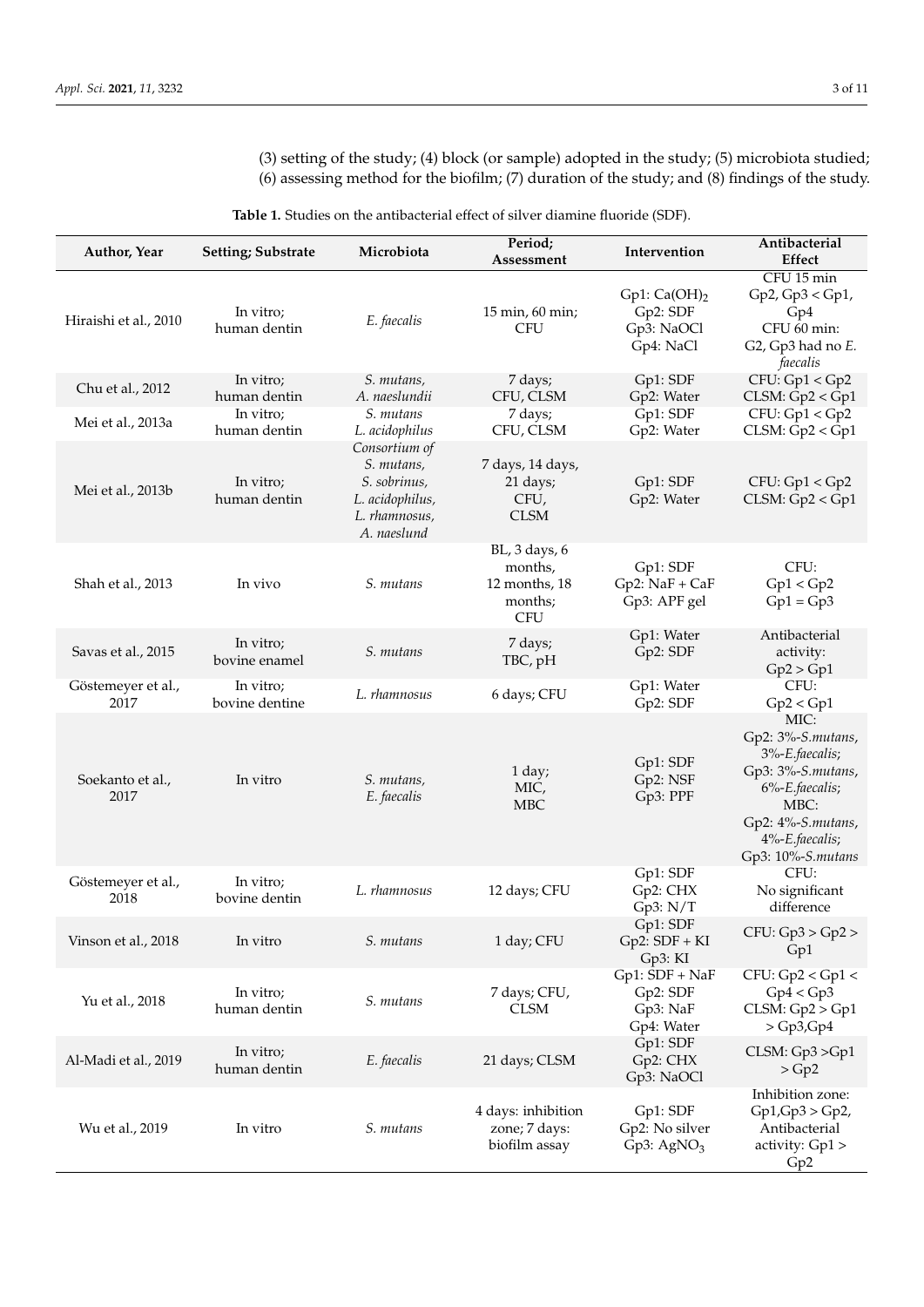<span id="page-4-0"></span>

| Author, Year      | <b>Setting</b> ; Substrate | Microbiota       | Period;          | Intervention    | Antibacterial   |
|-------------------|----------------------------|------------------|------------------|-----------------|-----------------|
|                   |                            |                  | Assessment       |                 | Effect          |
|                   |                            | <i>S. mutans</i> |                  | Gp1: SDF        |                 |
| Sorkhdini et al., | In vitro;<br>human enamel  |                  | 3 days; CFU      | $Gp2: SDF + KI$ | CFU:Gp1 < Gp2 < |
| 2020              |                            |                  |                  | Gp3: $AgNO3$    | Gp3 < Gp4       |
|                   |                            |                  |                  | Gp4: Water      |                 |
|                   | In vitro                   | Plaque from      | 7 days; CFU,     | Gp1:SDF         | TVC: Gp1 < Gp2  |
| Rams et al., 2020 |                            | adults with SP   | <b>MALDI-TOF</b> | Gp2: N/T        | PLPP: Gp1 < Gp2 |

**Table 1.** *Cont.*

**Abbreviations:** Gp, group; CFU, colony forming unit; CLSM, confocal laser scanning microscopy (dead-to-live ratio); NaCl, sodium chloride; BL, baseline; Ca(OH)2, calcium hydroxide; NaOCl, sodium hypochlorite; TBC, total bacteria count; APF, acidulated phosphate fluoride; AHF, ammonium hexafluorosilicate; CPC, cetylpyridinium chloride; CHX, chlorhexidine; NaF, sodium fluoride; N/T, no treatment; NSF, nano silver fluoride; PPF, propolis fluoride; KI, potassium iodide; AgNO3,silver nitrate; SP, severe periodontitis; TVC, total viable counts; PLPP, proportional levels of periodontal pathogens; MALDI-TOF, matrix-assisted laser desorption/ionization time-of-flight.

**Table 2.** Microbiota change within biofilm after silver diamine fluoride treatment.

<span id="page-4-1"></span>

| Authors, Year         | Setting; Plaque<br>Sample         | <b>Microbiome Detecting</b><br><b>Method; Time Points</b> | <b>Diversity Assessing</b><br><b>Method or Index</b> | <b>Main Findings</b>                                                                                                                                                                                                                                                     |
|-----------------------|-----------------------------------|-----------------------------------------------------------|------------------------------------------------------|--------------------------------------------------------------------------------------------------------------------------------------------------------------------------------------------------------------------------------------------------------------------------|
| Milgrom et al., 2018  | In vivo; plaque from<br>children  | RNA sequencing;<br>BL, follow-up after 14<br>to 21 days   | LME4<br>(R core team)                                | S. mutans and lactobacilli: in<br>all samples except one;<br>Cariogenic bacteria: no<br>significant changes;<br>Diversity analyses: no<br>significant differences                                                                                                        |
| Mitwalli et al., 2019 | In vivo; plaque from<br>adults    | 16S rDNA PCR;<br>BL, 1 month                              | Shannon-Weaver<br>index,<br>Fisher's alpha           | Reduced: Actinomyce sp., P.<br>acidifaciens, S. inopinata,<br>Propionibacterium sp., T.<br>denticola, B. dentium, P.<br>denticolens, A. israelii;<br>Diversity analyses: no<br>significant difference pre-<br>and post-intervention                                      |
| Mei et al., 2020      | In vivo; plaque from<br>children  | 16S rRNA gene<br>sequencing;<br>BL, 2 weeks,<br>12 weeks  | Shannon index                                        | Active caries: reduced<br>diversity 12 weeks after<br>SDF; S. mutans,<br>Lactobacillus sp. increased;<br>Arrested caries: S. mutans,<br>Lactobacillus sp. reduced;<br>Diversity analyses: no<br>significant change before<br>and after 2 or 12 weeks in<br>active caries |
| Liu et al., 2020      | In vitro; plaque from<br>children | 16S rRNA gene<br>sequencing;<br>BL, 1 day, 7 days         | Shannon index                                        | Diversity analyses: no<br>significant change in<br>plaque;<br>Reduction in carbohydrate<br>transportation and<br>metabolic functions in<br>plaque at 1 day and 7 days<br>post-intervention                                                                               |

**Abbreviations:** BL, baseline; LMER, linear mixed effects regression; OTU, operational taxonomic unit.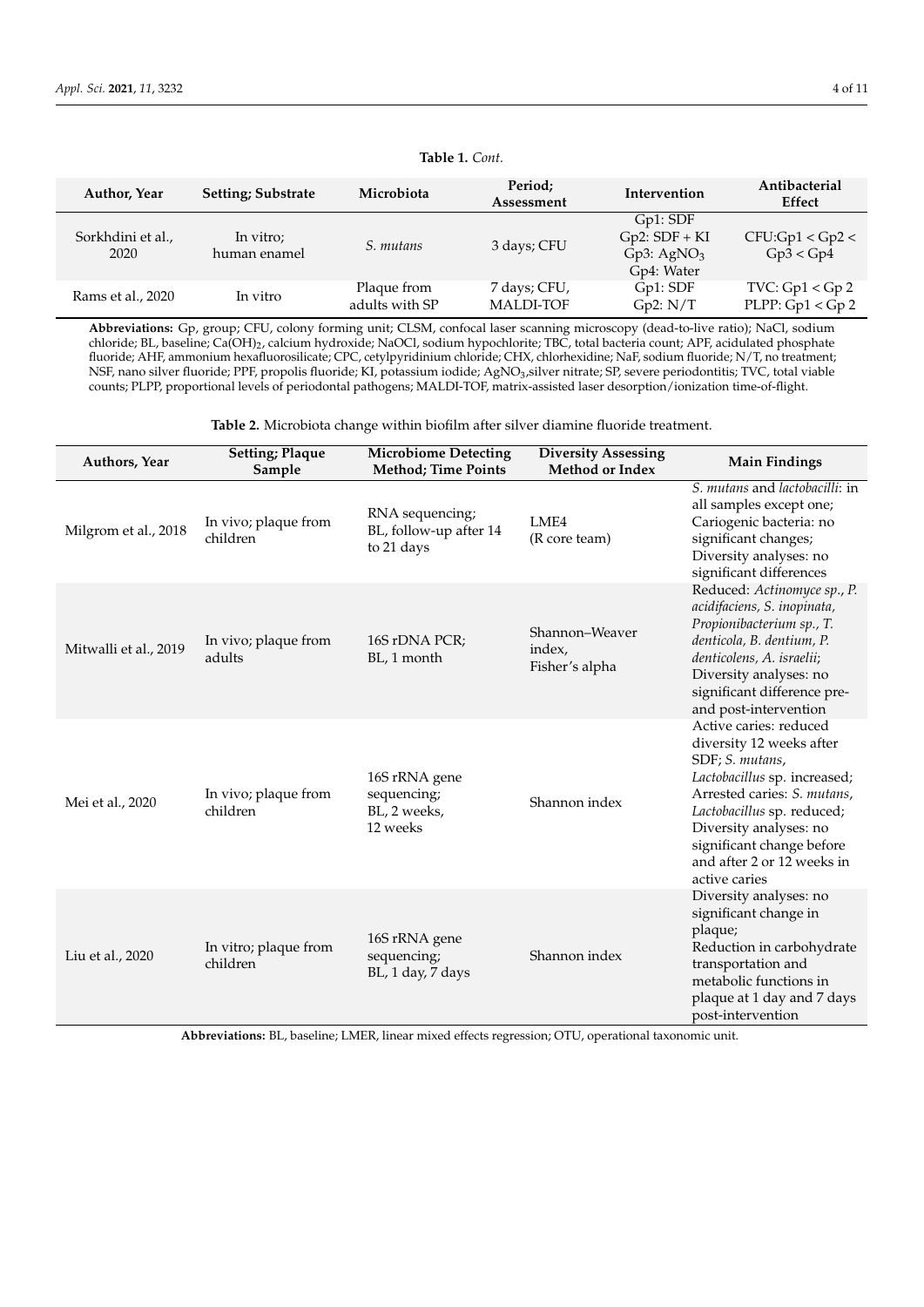<span id="page-5-0"></span>

| Authors, Year              | Setting;<br>Substrate        | Candida Species                                                                                     | Period;<br>Assessment                        | Intervention<br>Group                                              | <b>Main Findings</b>                                                                                                                                                           |
|----------------------------|------------------------------|-----------------------------------------------------------------------------------------------------|----------------------------------------------|--------------------------------------------------------------------|--------------------------------------------------------------------------------------------------------------------------------------------------------------------------------|
| Alshahni et al.,<br>2020   | In vitro;<br>human<br>dentin | C. albicans                                                                                         | 3 days;<br>CFU, CQ,<br>Rt-PCR,<br><b>SEM</b> | Gp1: 3.8% SDF<br>Gp2: 38% SDF<br>Gp3: No treatment                 | CFU: Gp1, Gp2 < Gp3<br>CQ: Gp1, Gp2 < Gp3<br>$Rt$ -PCR: $Gp1$ , $Gp2 < Gp3$<br>SEM: Cell wall damage in<br>Gp1, Gp2                                                            |
| Fakhruddin et al.,<br>2020 | In vitro;<br>paper disc      | C. albicans,<br>C. glabrata,<br>C. parapsilosis,<br>C. tropicalis,<br>C. krusei,<br>C. dubliniensis | 2 days;<br>ZGI,<br>Multi-PCR,<br>MIC         | $Gp1$ :<br>Amphotericin B<br>Gp2: Fluoconazole<br>Gp3: SDF complex | Gp3: anti-candidal<br>potency;<br>UI: Cell wall damage in<br>Gp3;<br>$ZGI: C.$ tropicalis: $Gp3 <$<br>Gp1, Gp2;<br>C. krusei, C. glabrata, C.<br>albicans: $Gp3 > Gp1$ , $Gp2$ |

**Table 3.** Studies on the antifungal effect of silver diamine fluoride.

**Abbreviations:** CQ, colorimetric quantification; Rt-PCR, real-time PCR-based quantification; SEM, scanning electron microscopy; ZGI, zones of growth inhibition; Multi-PCR, multiplex PCR; MIC, minimal inhibitory concentration; UI, ultrastructural image.

#### **3. Results**

A total of 540 potentially relevant records were identified through the database search, and 194 were left after the removal of duplicates. A manual search of the references of these selected publications was conducted. One article that met the inclusion criteria was added to the list. After the titles and abstracts were screened, 133 records were excluded. The remaining 62 papers, all published in English, were retrieved for full-text reading. Among them, 20 articles did not report microbial analysis and 21 did not contain biofilm or microbiome information.

Among the 21 papers included, six were laboratory studies and 15 were clinical studies. The 21 included papers were published between 2010 and 2020. An SDF solution concentration of 38% was reported in 16 studies, followed by 3.8% SDF in three studies and 25% SDF, or 8.5 wt%, in the other studies. Figure [1](#page-6-0) is a flowchart showing the search results.

### *3.1. Application of Silver Diamine Fluoride on Bacteria*

## 3.1.1. Antibacterial Effect

A total of 15 studies reporting the antibacterial effects of SDF on bacteria are summarized in Table [1.](#page-4-0) Among them, 14 studies measured the antibacterial properties using monospecies bacteria such as *Lactobacillus acidophilus*, *Streptococcus sobrinus*, *Enterococcus faecalis*, and *Actinomyces naeslundii*. However, subgingival microbial biofilm specimens were used on 24 adults with severe periodontitis [\[22\]](#page-10-3). The majority of the included studies that explored bactericidal properties were operated in vitro on dentin or enamel samples, with no difference in the effect regarding the sample material. Only one research study was conducted in vivo [\[23\]](#page-10-4). The longest study duration was 21 days, whereas the shortest one was 14 min. They also revealed that biofilm treated with SDF had fewer bacteria compared with that treated with water or other interventions. However, one study did not detect any significant difference among the study groups [\[24\]](#page-10-5). Among the included studies, eight out of nine studies reported that SDF inhibited the growth of *Streptococcus mutans* through colony-forming unit counts. Two studies revealed that SDF also had an antibacterial function in *Lactobacillus acidophilus* and *Actinomyces naeslundii*. In addition, only one out of the two studies reported that SDF reduced the amount of *Enterococcus faecalis* [\[25\]](#page-10-6) while the other reported reduced *Lactobacillus rhamnosus* [\[26\]](#page-10-7). One study reported that a 38% and a 19% SDF solution inhibited cultivable bacteria without any significant difference [\[27\]](#page-10-8). Only *P. micra* and *S. constellatus* belong to red- and orange-complex species recovered from SDF-treated specimens.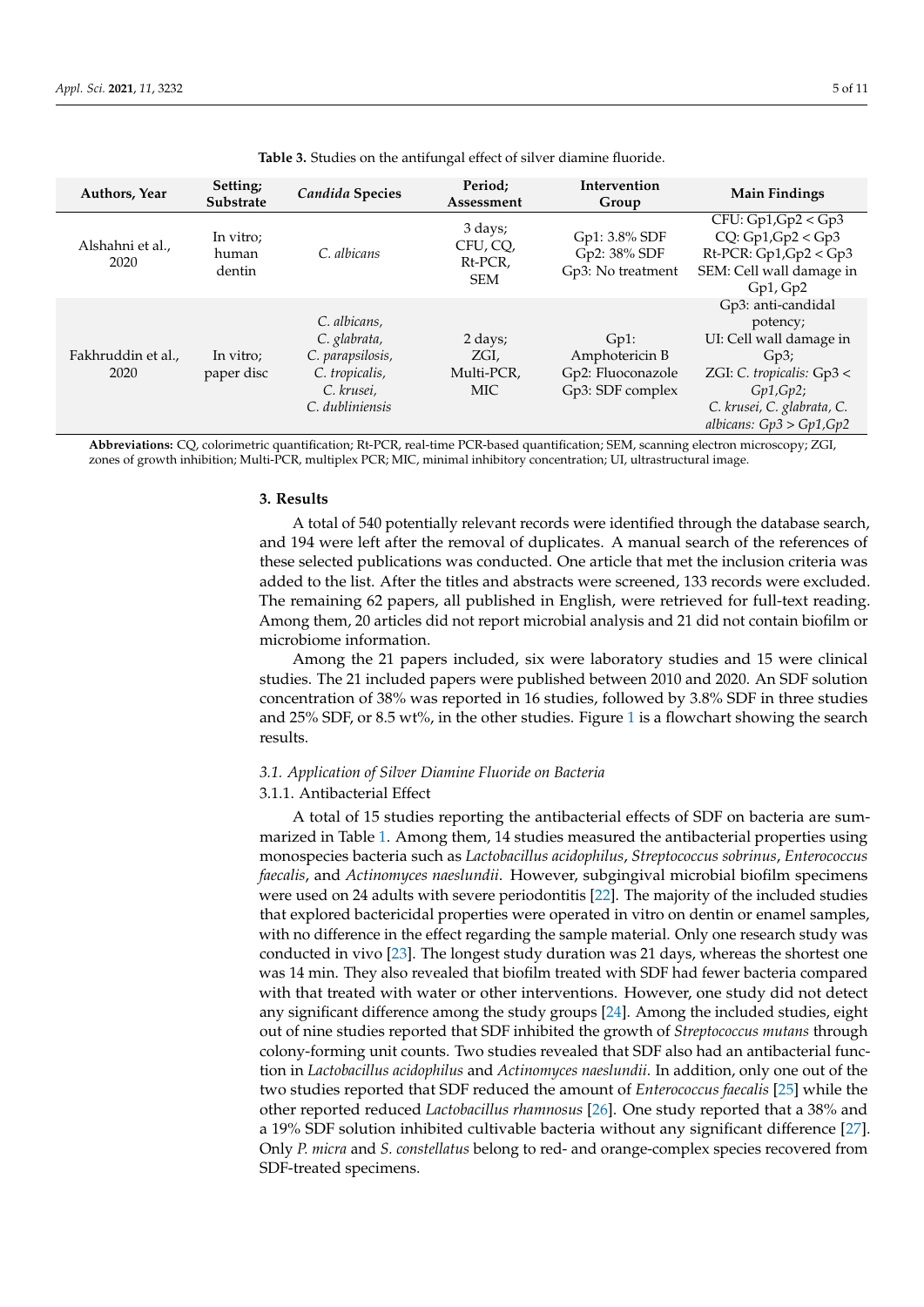<span id="page-6-0"></span>

Figure 1. Flowchart of the study selection process: identification, selection, eligibility, included.

Furthermore, some studies reported that the live-to-dead ratios of *Streptococcus mutans*, *Lactobacillus acidophilus*, and *Actinomyces naeslundii* in biofilm were significantly lower after the application of SDF [\[23–](#page-10-4)[27\]](#page-10-8). Only Al-Madi and co-workers reported that a 5.25% sodium hypochlorite solution had a significantly higher live-to-dead ratio of *Enterococcus faecalis* compared with the study's SDF group [\[27\]](#page-10-8). Only one study reported that the antibacterial effects of nano silver fluoride varnish and the potency of propolis fluoride varnish were comparable with a 38% SDF varnish. Another study compared the minimum inhibitory concentration and the minimum bactericidal concentration of propolis fluoride and nano silver fluoride for the inhibition of biofilm formation [\[28\]](#page-10-9).

## 3.1.2. Microbiota Change in Community Diversity and/or Composition within Biofilm

A total of four studies reported on the microbiota diversity before and after SDF treatment. In terms of intervention with SDF solution, only a 38% concentration was adopted in all four studies (Table [2\)](#page-4-1). The majority of the included studies that explored bactericidal properties were operated in vivo, with one study conducted in vitro; it used extracted caries teeth in an artificial mouth model [\[29\]](#page-10-10). Both saliva and plaque were collected in two studies [\[29](#page-10-10)[,30\]](#page-10-11), whereas only plaque was collected in the other two studies [\[31,](#page-10-12)[32\]](#page-10-13). Two studies were conducted on preschool children, whereas one was conducted on primary school students [\[29\]](#page-10-10), and another was conducted on adults with a mean age of 47 years [\[32\]](#page-10-13). The shortest study duration was 24 h, whereas the longest was 12 weeks. Among the included studies, three out of the four used the polymerase chain reaction amplification of 16S ribosomal ribonucleic acid genes and MiSeq sequencing in diversity analyses. One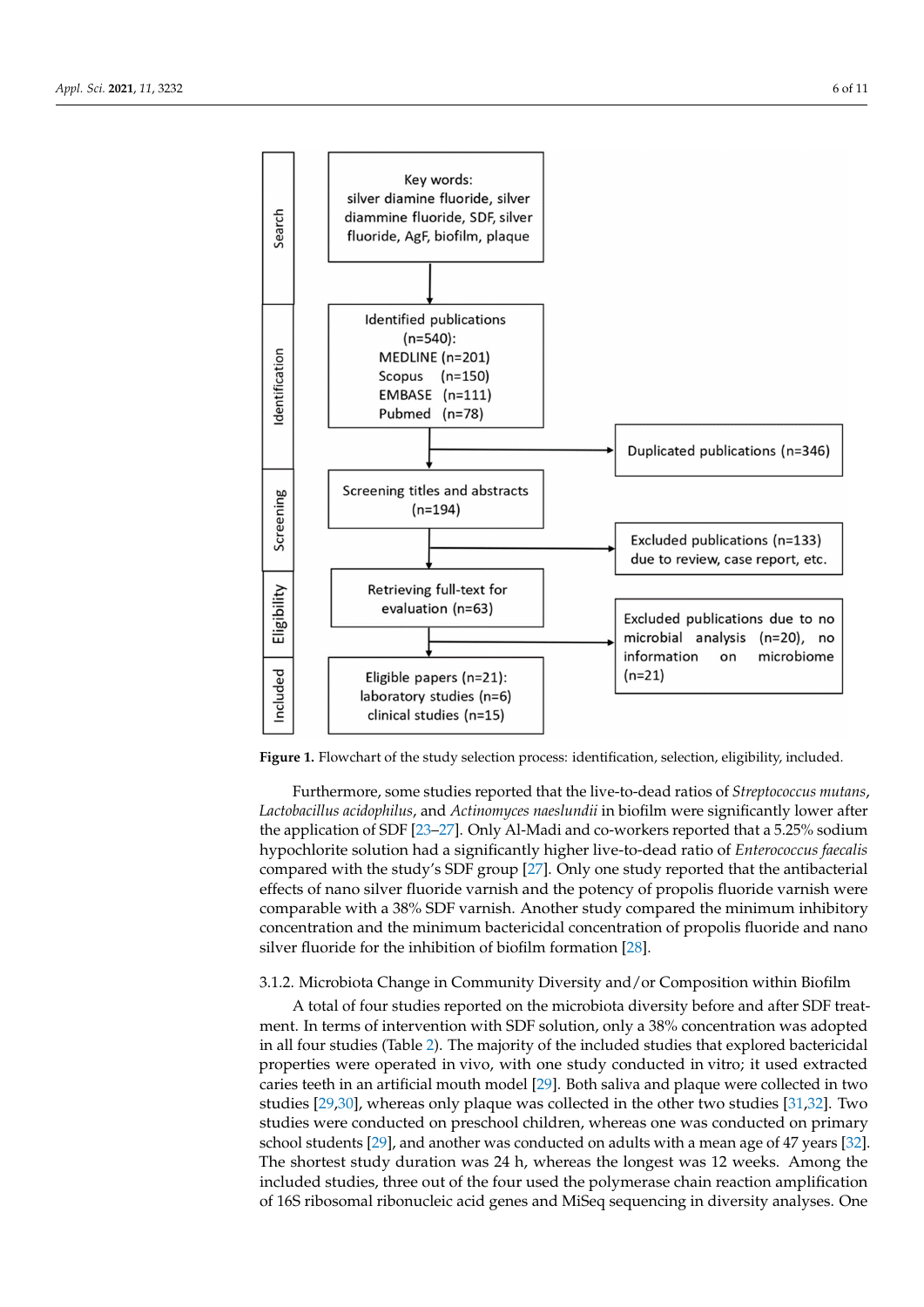study used ribosomal ribonucleic acid sequencing and quantitative polymerase chain reaction quantification [\[31\]](#page-10-12). The Shannon index was the most frequently used index for diversity assessment.

All four studies reported no significant change in diversity. However, one study found a significant decrease in the diversity of oral bacteria plaque within active caries, but not in arrested caries, 12 weeks after SDF treatment [\[30\]](#page-10-11). Furthermore, the same paper reported an alteration in the species of the bacteria both before and after the SDF treatment. *Streptococcus mutans* and *Streptococcus sobrinus* increased significantly after two and 12 weeks of the SDF treatment in the plaque within active caries. Meanwhile, *Lactobacillus* sp. and *Rothia* sp. increased significantly after two weeks. Another study reported that the carbohydrate transportation and metabolic functions in plaque were significantly reduced at 24 h and one week post-intervention [\[29\]](#page-10-10).

#### *3.2. Application of Silver Diamine Fluoride on Fungus*

Two studies explored the anti-candidal effect of SDF [\[16,](#page-9-15)[33\]](#page-10-14) (Table [3\)](#page-5-0). One study of *Candida albicans* on a dentin block taken from human teeth reported that the anti-candidal effect was a dose-related property. No significant differences were found between 3.8% and 38% SDF solutions for the colony-forming unit counts, the colorimetric quantification of *Candida*, the real-time polymerase chain reaction-based quantification, and the scanning electron microscopy. The 38% SDF caused severe damage to candida cell walls, whereas the 3.8% SDF caused only partial damage. In another study, *Candida albicans*, *Candida glabrata*, *Candida parapsilosis*, *Candida tropicalis*, *Candida krusei*, and *Candida dubliniensis* were isolated from the carious lesions of preschool children. Zones of growth inhibition, a multiplex polymerase chain reaction, and minimal inhibitory concentrations (MIC50 and MIC90) were adopted for assessing the anti-candidal effect of SDF and the controls. *C. tropicalis* was more resistant to SDF based on the diameter of the inhibitory zone of the culture growth. Meanwhile, *C. krusei* and *C. glabrata* were more sensitive to SDF.

#### **4. Discussion**

This review is the first review concerning the effect of SDF applied directly to biofilm. It is based on the count of bacteria and fungi as well as the diversity within the biofilm. A large number of reviews have reported the effectiveness of SDF for preventing and arresting caries in clinical studies, and its effect was reported as extraordinary, mostly due to its antibacterial function and remineralization property [\[20\]](#page-10-1).

Although no limitation was set regarding the publication year during the search, the earliest study found was published in 2010. This shows a new trend where research is being turned into laboratory work exploring the reason for SDF's effectiveness in preventing and arresting caries. The majority (15/21, 71%) of the included studies were published between 2016 and 2020. SDF solutions featuring different concentrations [\[22](#page-10-3)[,34\]](#page-10-15) or combined with different materials [\[17](#page-9-16)[,35](#page-10-16)[,36\]](#page-10-17) were adopted to investigate their potential use for antibacterial purposes.

SDF has an antibacterial function because both the silver ions and the fluoride contained in SDF appear to have the ability to inhibit the formation of cariogenic biofilm [\[37\]](#page-10-18). A 38% SDF solution contains approximately 253,870 ppm silver and 44,800 ppm fluoride ions [\[38\]](#page-10-19). The microorganisms can be killed and silver ions can interfere with metabolic processes [\[12\]](#page-9-11). A three-pronged approach exists for silver ions to kill the microbiota: damage the cell wall structure of bacteria, influence metabolic processes and inhibit enzyme activities, and, finally, inhibit the replication of bacterial deoxyribonucleic acid [\[12\]](#page-9-11). In addition, it has been suggested that silver ions at a concentration of 20 ppm can inhibit the growth of *Streptococcus mutans* [\[39\]](#page-10-20). It has also been reported that the antimicrobial effect stems from the silver ions, especially at low concentrations [\[40\]](#page-10-21). Furthermore, the antimicrobial function of a high concentration of fluoride cannot be ignored [\[41\]](#page-10-22). The reason for this is that a high concentration of fluoride can influence enzymes' carbohydrate metabolism and sugar uptake and bind the bacterial cellular components, resulting in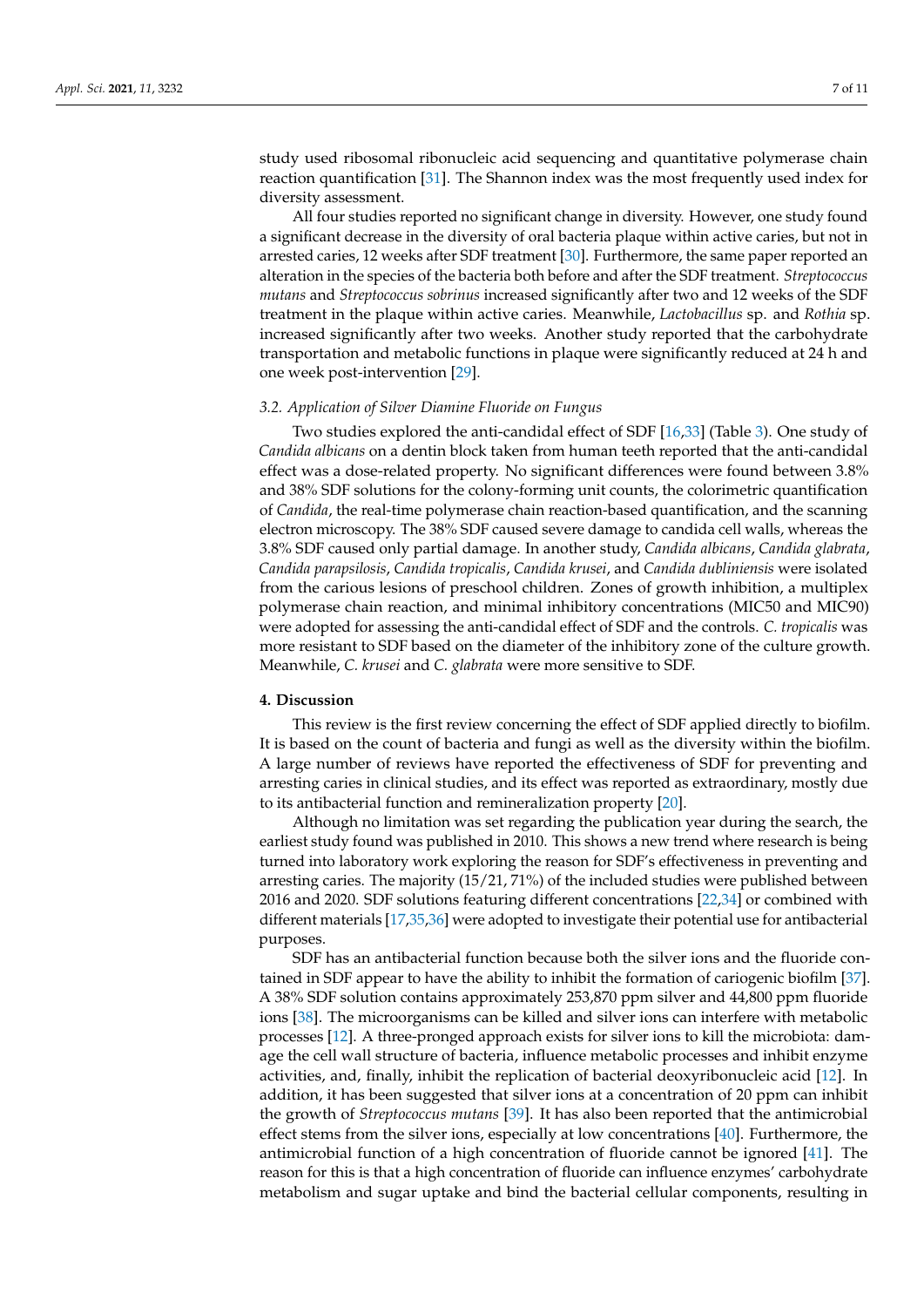the inhibition of biofilm formation [\[37\]](#page-10-18). However, only one study reported no significant difference in the count of *Lactobacillus rhamnosus* among the 38% SDF group and the other groups (35% chlorhexidine varnish, 5% sodium fluoride varnish, 500 ppm sodium fluoride solution + 0.1% chlorhexidine solution, and the blank control) [\[26\]](#page-10-7). The possible reason for this may be that the formation of the SDF adopted in the study was a varnish rather than a solution, which indicates that the reduction in bioactive silver ions was not the same as that in the 38% SDF solution.

According to this review, even though SDF inhibits some oral microbiota species, the diversity of the biofilm does not seem to change before and after SDF application. One possible reason for this is that SDF only reduces the number of carious species, for example, *Streptococcus mutans* and *Lactobacillus*, rather than inhibiting all of the microbiota species. In the caries process, *Streptococci*, *Lactobacilli*, and *Actinomycetes* are treated as the initial bacterial invasion species. Among them, *Streptococcus mutans* is one of the most important pathogens associated with the initiation and progression of caries [\[42\]](#page-10-23). *Lactobacillus acidophilus* and *Lactobacillus rhamnosus* are routinely found in deep and superficial carious lesions, which indicates that they are the most abundant bacteria species [\[43,](#page-10-24)[44\]](#page-10-25). *Actinomyces naeslundii* is related to root caries, which have the potential to invade dentinal tubules [\[15\]](#page-9-14). After the results of the studies were analyzed, it was found that the possible mode of action of SDF can be related to its antibacterial properties on cariogenic bacteria rather than a change in the diversity of the biofilm. The microbiota appeared to reach a new balance, but with fewer carious species [\[45\]](#page-10-26).

According to this review, SDF also has antifungal properties. As discussed above, the bioactive form of silver in SDF in its ionized form is "Ag+". It has been reported that silver particles can inhibit the growth of *C. albicans* under high concentrations [\[46\]](#page-10-27). One of the possible reasons for this is that silver ions can also suppress extracellular phospholipase production, which plays a crucial role in the pathogenicity of *C. albicans* [\[47\]](#page-11-0). Phospholipase is associated with the development of hyphae, which plays an essential role in the biofilm's adherence and formation [\[48\]](#page-11-1). The blocking transformation from a yeast form to a hyphal form could stop colonization and initiation or pathogenesis. However, variations in inhibition still exist among different species in the yeast. Another possible explanation for this could be the avidity of the biological ligands of the yeast to SDF [\[49\]](#page-11-2).

Based on the review, the most frequently used approach for assessing biofilm is still the colony-forming unit count and the live-to-dead ratio in the traditional culture method. New molecular biological technology is being adopted into assessments, usually combined with traditional ones. The majority of the studies included in this review were conducted in vitro. As the duration of the selected laboratory studies was relatively short, the long-term caries-arresting effect and the periodicity of the SDF application could not be evaluated. It was not the objective of this review to judge the quality of the studies or to discuss the limitations of each study. This should be taken into consideration when interpreting the results as well as the conclusions of this review.

This concise review was intended to provide the best evidence regarding SDF's antimicrobial effect, as presented in 21 selected papers, to obtain a definitive answer to a research question involving antibacterial function. It provides an overview and updated information about the antimicrobial effect of SDF on oral biofilm, as well as its known role in the inhibition of cariogenic bacteria. The major lines of investigation in this review involved 15 laboratory studies and six clinical studies. Some data are quite limited due to the lack of studies on certain topics such as the antibacterial effect of SDF on periodontal pathogens. As a whole, this field shows significant gaps, with only one study so far providing limited information [\[22\]](#page-10-3). In addition, only two published papers have shown promising results for SDF's antifungal effect against candida [\[16](#page-9-15)[,33\]](#page-10-14). However, overall, this review provides strong evidence that SDF can, indeed, inhibit the growth of cariogenic bacteria and prevent bacterial adhesion to the tooth surface. This review—the first concise review of the effect of SDF applied directly to biofilm—can be used to guide future research in this area.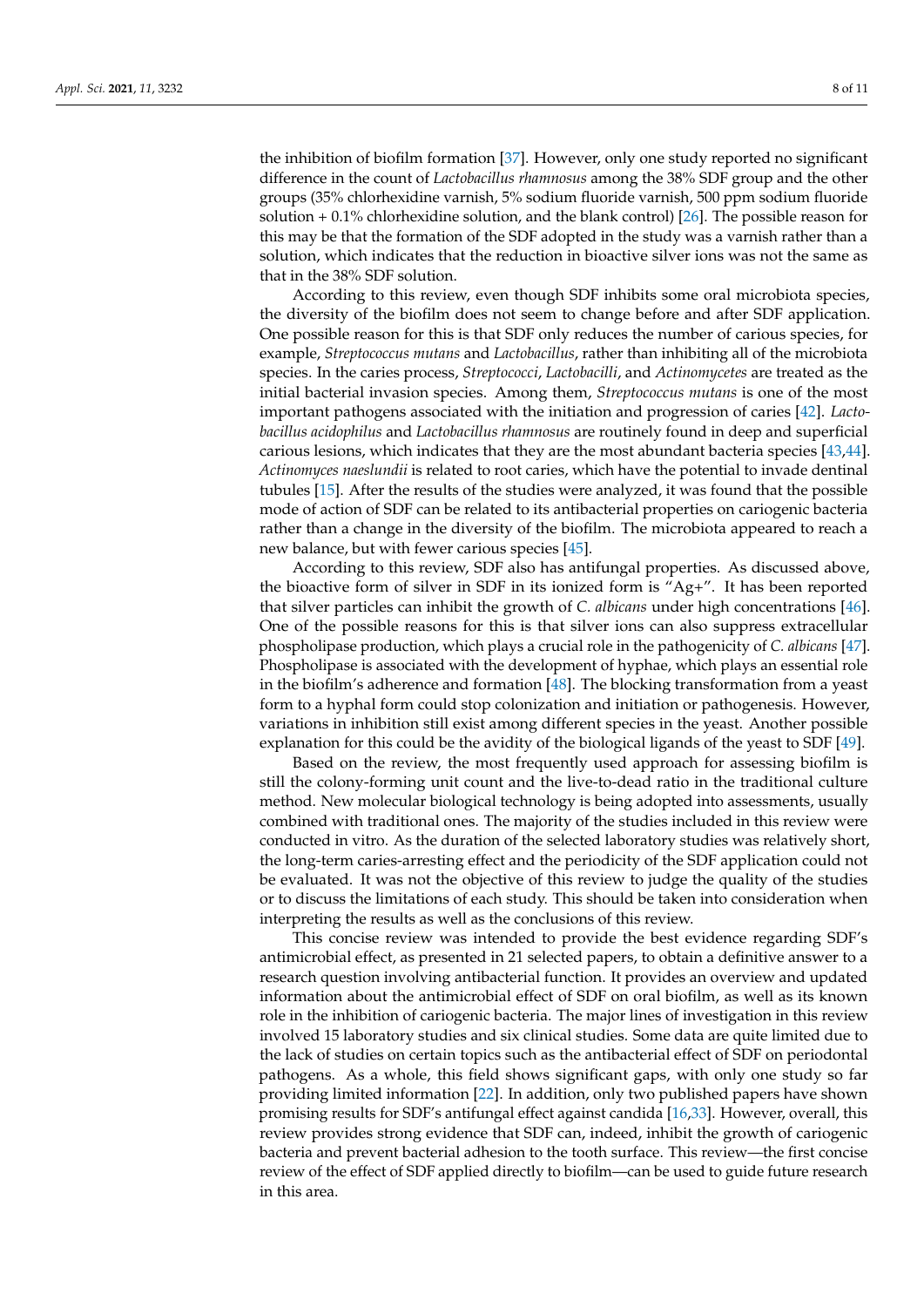Even though SDF has been used for decades, its properties remain under-investigated. Thus far, most laboratory studies have focused on its remineralization properties rather than its antimicrobial functions within biofilm. It has been suggested that the concentrations of antibacterial agents required to inhibit biofilm are more than 100 times higher than those needed to inhibit planktonic bacteria, as biofilm is more resistant to antimicrobial agents than planktonic bacteria are [\[12\]](#page-9-11). More studies exploring the rationale behind these materials are still needed.

#### **5. Conclusions**

The number of publications exploring the effects of SDF on oral biofilm is limited, although SDF has been used as a caries-arresting agent with antibacterial properties. The limited publications reported that SDF prevented bacterial adhesion to teeth, inhibited the growth of cariogenic and periodontal bacteria, and possessed antifungal properties.

**Author Contributions:** Writing—original draft preparation, J.Z. and S.-R.G.; writing—review and editing, C.-H.C., E.C.-M.L., and I.X.Y.; supervision, C.-H.C. All authors have read and agreed to the published version of the manuscript.

**Funding:** This research received no external funding.

**Informed Consent Statement:** Not applicable.

**Conflicts of Interest:** The authors declare no conflict of interest.

## **References**

- <span id="page-9-0"></span>1. Washio, J.; Mayanagi, G.; Takahashi, N. Challenge to metabolomics of oral biofilm. *J. Biosci.* **2010**, *52*, 225. [\[CrossRef\]](http://doi.org/10.1016/S1349-0079(10)80025-8)
- <span id="page-9-1"></span>2. Takahashi, N.; Nyvad, B. The role of bacteria in the caries process: Ecological perspectives. *J. Dent. Res.* **2011**, *90*, 294–303. [\[CrossRef\]](http://doi.org/10.1177/0022034510379602)
- <span id="page-9-2"></span>3. Margolis, H.; Moreno, E. Composition and cariogenic potential of dental plaque fluid. *Crit. Rev. Oral Biol. Med.* **1994**, *5*, 1–25. [\[CrossRef\]](http://doi.org/10.1177/10454411940050010101)
- <span id="page-9-3"></span>4. Kleinberg, I. A mixed-bacteria ecological approach to understanding the role of the oral bacteria in dental caries causation: An alternative to Streptococcus mutans and the specific-plaque hypothesis. *Crit. Rev. Oral Biol. Med.* **2002**, *13*, 108–125. [\[CrossRef\]](http://doi.org/10.1177/154411130201300202)
- <span id="page-9-4"></span>5. Tanzer, J.M.; Livingston, J.; Thompson, A.M. The microbiology of primary dental caries in humans. *J. Dent. Educ.* **2001**, *65*, 1028–1037. [\[CrossRef\]](http://doi.org/10.1002/j.0022-0337.2001.65.10.tb03446.x)
- <span id="page-9-5"></span>6. Hamada, S.; Slade, H.D. Biology, immunology, and cariogenicity of Streptococcus mutans. *Microbiol. Rev.* **1980**, *44*, 331–384. [\[CrossRef\]](http://doi.org/10.1128/MR.44.2.331-384.1980)
- <span id="page-9-6"></span>7. Loesche, W.J. Role of Streptococcus mutans in human dental decay. *Microbiol. Rev.* **1986**, *50*, 353–380. [\[CrossRef\]](http://doi.org/10.1128/MR.50.4.353-380.1986)
- <span id="page-9-7"></span>8. Yamaga, R.; Yokomizo, I. Arrestment of caries of deciduous teeth with diamine silver fluoride. *Dent. Outlook* **1969**, *33*, 1007–1013.
- <span id="page-9-8"></span>9. Chu, C.H.; Lo, E.C.M. Promoting caries arrest in children with silver diamine fluoride: A review. *Oral Health Prev. Dent.* **2008**, *6*, 315–321.
- <span id="page-9-9"></span>10. Horst, J.A. Silver fluoride as a treatment for dental caries. *Adv. Dent. Res.* **2018**, *29*, 135–140. [\[CrossRef\]](http://doi.org/10.1177/0022034517743750)
- <span id="page-9-10"></span>11. Mei, M.L.; Lo, E.C.M.; Chu, C.H. Clinical use of silver diamine fluoride in dental treatment. *Compend. Contin. Educ. Dent.* **2016**, *37*, 93–98. [\[PubMed\]](http://www.ncbi.nlm.nih.gov/pubmed/26905088)
- <span id="page-9-11"></span>12. Peng, J.Y.; Botelho, M.; Matinlinna, J. Silver compounds used in dentistry for caries management: A review. *J. Dent.* **2012**, *40*, 531–541. [\[CrossRef\]](http://doi.org/10.1016/j.jdent.2012.03.009)
- <span id="page-9-12"></span>13. Nassar, H.M.; Gregory, R.L. Biofilm sensitivity of seven Streptococcus mutans strains to different fluoride levels. *J. Oral Microbiol.* **2017**, *9*, 1328265. [\[CrossRef\]](http://doi.org/10.1080/20002297.2017.1328265) [\[PubMed\]](http://www.ncbi.nlm.nih.gov/pubmed/28748032)
- <span id="page-9-13"></span>14. Pandit, S.; Kim, J.E.; Jung, K.H.; Chang, K.W.; Jeon, J.G. Effect of sodium fluoride on the virulence factors and composition of Streptococcus mutans biofilms. *Arch. Oral Biol.* **2011**, *56*, 643–649. [\[CrossRef\]](http://doi.org/10.1016/j.archoralbio.2010.12.012) [\[PubMed\]](http://www.ncbi.nlm.nih.gov/pubmed/21241981)
- <span id="page-9-14"></span>15. Chu, C.H.; Mei, L.; Seneviratne, C.J.; Lo, E.C.M. Effects of silver diamine fluoride on dentine carious lesions induced by Streptococcus mutans and Actinomyces naeslundii biofilms. *Int. J. Paediatr. Dent.* **2012**, *22*, 2–10. [\[CrossRef\]](http://doi.org/10.1111/j.1365-263X.2011.01149.x)
- <span id="page-9-15"></span>16. Fakhruddin, K.S.; Egusa, H.; Ngo, H.C.; Panduwawala, C.; Pesee, S.; Venkatachalam, T.; Samaranayake, L.P. Silver diamine fluoride (SDF) used in childhood caries management has potent antifungal activity against oral Candida species. *BMC Microbiol.* **2020**, *20*, 95. [\[CrossRef\]](http://doi.org/10.1186/s12866-020-01776-w)
- <span id="page-9-16"></span>17. Yu, O.Y.; Zhao, I.S.; Mei, M.L.; Lo, E.C.M.; Chu, C.H. Caries-arresting effects of silver diamine fluoride and sodium fluoride on dentine caries lesions. *J. Dent.* **2018**, *78*, 65–71. [\[CrossRef\]](http://doi.org/10.1016/j.jdent.2018.08.007)
- <span id="page-9-17"></span>18. Lu, M.; Xiang, Z.; Gong, T.; Zhou, X.; Zhang, Z.; Tang, B.; Zeng, J.; Wang, L.; Cui, T.; Li, Y. Intrinsic fluoride tolerance regulated by a transcription factor. *J. Dent. Res.* **2020**, *99*, 1270–1278. [\[CrossRef\]](http://doi.org/10.1177/0022034520927385)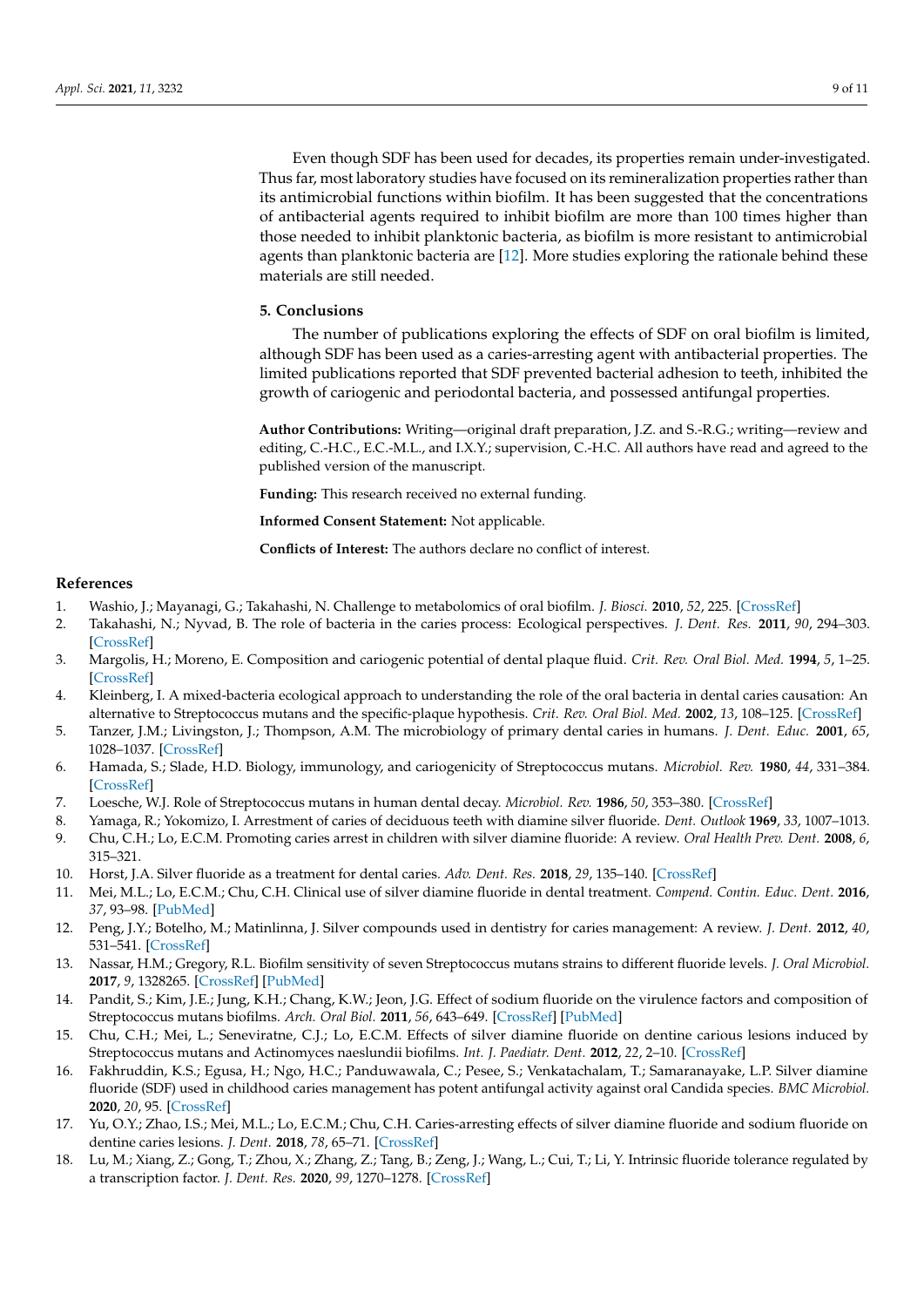- <span id="page-10-0"></span>19. Mei, M.L.; Lo, E.C.M.; Chu, C.H. Arresting dentine caries with silver diamine fluoride: What's behind it? *J. Dent. Res.* **2018**, *97*, 751–758. [\[CrossRef\]](http://doi.org/10.1177/0022034518774783)
- <span id="page-10-1"></span>20. Gao, S.S.; Zhao, I.S.; Hiraishi, N.; Duangthip, D.; Mei, M.L.; Lo, E.C.M.; Chu, C.H. Clinical trials of silver diamine fluoride in arresting caries among children: A systematic review. *JDR Clin. Trans. Res.* **2016**, *1*, 201–210. [\[CrossRef\]](http://doi.org/10.1177/2380084416661474)
- <span id="page-10-2"></span>21. Hendre, A.D.; Taylor, G.W.; Chávez, E.M.; Hyde, S. A systematic review of silver diamine fluoride: Effectiveness and application in older adults. *Gerodontology* **2017**, *34*, 411–419. [\[CrossRef\]](http://doi.org/10.1111/ger.12294) [\[PubMed\]](http://www.ncbi.nlm.nih.gov/pubmed/28812312)
- <span id="page-10-3"></span>22. Rams, T.E.; Sautter, J.D.; Ramírez-Martínez, G.J.; Whitaker, E.J. Antimicrobial activity of silver diamine fluoride on human periodontitis microbiota. *Gen Dent.* **2020**, *68*, 24–28.
- <span id="page-10-4"></span>23. Shah, S.; Bhaskar, V.; Venkataraghavan, K.; Choudhary, P.; Ganesh, M.; Trivedi, K. Efficacy of silver diamine fluoride as an antibacterial as well as antiplaque agent compared to fluoride varnish and acidulated phosphate fluoride gel: An in vivo study. *Indian J. Dent. Res.* **2013**, *24*, 575–581. [\[CrossRef\]](http://doi.org/10.4103/0970-9290.123374) [\[PubMed\]](http://www.ncbi.nlm.nih.gov/pubmed/24355958)
- <span id="page-10-5"></span>24. Göstemeyer, G.; Kohls, A.; Paris, S.; Schwendicke, F. Root caries prevention via sodium fluoride, chlorhexidine and silver diamine fluoride in vitro. *Odontology* **2018**, *106*, 274–281. [\[CrossRef\]](http://doi.org/10.1007/s10266-018-0341-x) [\[PubMed\]](http://www.ncbi.nlm.nih.gov/pubmed/29387999)
- <span id="page-10-6"></span>25. Hiraishi, N.; You, C.K.; King, N.M.; Tagami, J.; Tay, F.R. Antimicrobial efficacy of 3.8% silver diamine fluoride and its effect on root dentin. *J. Endod.* **2010**, *36*, 1026–1029. [\[CrossRef\]](http://doi.org/10.1016/j.joen.2010.02.029) [\[PubMed\]](http://www.ncbi.nlm.nih.gov/pubmed/20478459)
- <span id="page-10-7"></span>26. Göstemeyer, G.; Schulze, F.; Paris, S.; Schwendicke, F. Arrest of root carious lesions via sodium fluoride, chlorhexidine and silver diamine fluoride in vitro. *Materials* **2017**, *11*, 9. [\[CrossRef\]](http://doi.org/10.3390/ma11010009) [\[PubMed\]](http://www.ncbi.nlm.nih.gov/pubmed/29271891)
- <span id="page-10-8"></span>27. Al-Madi, E.M.; Al-Jamie, M.A.; Al-Owaid, N.M.; Almohaimede, A.A.; Al-Owid, A.M. Antibacterial efficacy of silver diamine fluoride as a root canal irrigant. *Clin. Exp. Dent. Res.* **2019**, *5*, 551–556. [\[CrossRef\]](http://doi.org/10.1002/cre2.222)
- <span id="page-10-9"></span>28. Soekanto, S.A.; Marpaung, L.J.; Himmatushohwah Djais, A.A.; Rina, R. Efficacy of propolis fluoride and nano silver fluoride for inhibition of streptococcus mutans and enterococcus faecalis biofilm formation. *Int. J. App. Pharm.* **2017**, *9*, 51–54. [\[CrossRef\]](http://doi.org/10.22159/ijap.2017.v9s2.13)
- <span id="page-10-10"></span>29. Liu, B.Y.; Mei, L.; Chu, C.H.; Lo, E.C.M. Effect of silver fluoride in preventing the formation of artificial dentinal caries lesions in vitro. *Chin. J. Dent. Res.* **2019**, *22*, 273–280.
- <span id="page-10-11"></span>30. Mei, M.L.; Yan, Z.; Duangthip, D.; Niu, J.Y.; Yu, O.Y.; You, M.; Lo, E.C.M.; Chu, C.H. Effect of silver diamine fluoride on plaque microbiome in children. *J. Dent.* **2020**, *102*, 103479. [\[CrossRef\]](http://doi.org/10.1016/j.jdent.2020.103479)
- <span id="page-10-12"></span>31. Milgrom, P.; Horst, J.A.; Ludwig, S.; Rothen, M.; Chaffee, B.W.; Lyalina, S.; Pollard, K.S.; DeRisi, J.L.; Mancl, L. Topical silver diamine fluoride for dental caries arrest in preschool children: A randomized controlled trial and microbiological analysis of caries associated microbes and resistance gene expression. *J. Dent.* **2018**, *68*, 72–78. [\[CrossRef\]](http://doi.org/10.1016/j.jdent.2017.08.015)
- <span id="page-10-13"></span>32. Mitwalli, H.; Mourao, M.D.A.; Dennison, J.; Yaman, P.; Paster, B.J.; Fontana, M. Effect of silver diamine fluoride treatment on microbial profiles of plaque biofilms from root/cervical caries lesions. *Caries Res.* **2019**, *53*, 555–566. [\[CrossRef\]](http://doi.org/10.1159/000499578) [\[PubMed\]](http://www.ncbi.nlm.nih.gov/pubmed/31137026)
- <span id="page-10-14"></span>33. Alshahni, R.Z.; Alshahni, M.M.; Hiraishi, N.; Makimura, K.; Tagami, J. Effect of silver diamine fluoride on reducing candida albicans adhesion on dentine. *Mycopathologia* **2020**, *185*, 691–698. [\[PubMed\]](http://www.ncbi.nlm.nih.gov/pubmed/32710393)
- <span id="page-10-15"></span>34. Wu, L.; Gareiss, S.K.; Morrow, B.R.; Babu, J.P.; Hottel, T.; Garcia-Godoy, F.; Li, F.; Hong, L. Antibacterial properties of silver-loaded gelatin sponges prepared with silver diamine fluoride. *Am. J. Dent.* **2019**, *32*, 276–280.
- <span id="page-10-16"></span>35. Vinson, L.A.; Gilbert, P.R.; Sanders, B.J.; Moser, E.; Gregory, R.L. Silver diamine fluoride and potassium iodide disruption of in vitro streptococcus mutans biofilm. *J. Dent. Child.* **2018**, *85*, 120–124.
- <span id="page-10-17"></span>36. Sorkhdini, P.; Gregory, R.L.; Crystal, Y.O.; Tang, Q.; Lippert, F. Effectiveness of in vitro primary coronal caries prevention with silver diamine fluoride—Chemical vs biofilm models. *J Dent.* **2020**, *99*, 103418. [\[CrossRef\]](http://doi.org/10.1016/j.jdent.2020.103418)
- <span id="page-10-18"></span>37. Mei, M.L.; Li, Q.L.; Chu, C.H.; Lo, E.C.M.; Samaranayake, L.P. Antibacterial effects of silver diamine fluoride on multi-species cariogenic biofilm on caries. *Ann. Clin. Microbiol. Antimicrob.* **2013**, *12*, 4. [\[CrossRef\]](http://doi.org/10.1186/1476-0711-12-4) [\[PubMed\]](http://www.ncbi.nlm.nih.gov/pubmed/23442825)
- <span id="page-10-19"></span>38. Lou, Y.; Botelho, M.G.; Darvel, B.W. Reaction of silver diamine fluoride with hydroxyapatite and protein. *J. Dent.* **2011**, *39*, 612–618. [\[CrossRef\]](http://doi.org/10.1016/j.jdent.2011.06.008) [\[PubMed\]](http://www.ncbi.nlm.nih.gov/pubmed/21745530)
- <span id="page-10-20"></span>39. Knight, G.M.; McIntyre, J.M.; Craig, G.G.; Mulyani Zilm, P.S.; Gully, N.J. Inability to form a biofilm of Streptococcus mutans on silver fluoride-and potassium iodide-treated demineralized dentin. *Quintessence Int.* **2009**, *40*, 155–161.
- <span id="page-10-21"></span>40. Lou, Y.; Darvell, B.W.; Botelho, M.G. Antibacterial effect of silver diamine fluoride on cariogenic organism. *J. Contemp. Dent. Pract.* **2018**, *19*, 591–598.
- <span id="page-10-22"></span>41. Pandit, S.; Kim, G.; Lee, M.; Jeon, J. Evaluation of streptococcus mutans biofilms formed on fluoride releasing and non fluoride releasing resin composites. *J. Dent.* **2011**, *39*, 780–787. [\[CrossRef\]](http://doi.org/10.1016/j.jdent.2011.08.010) [\[PubMed\]](http://www.ncbi.nlm.nih.gov/pubmed/21889566)
- <span id="page-10-23"></span>42. Esberg, A.; Sheng, N.; Mårell, L.; Claesson, R.; Persson, K.; Borén, T.; Strömberg, N. Streptococcus mutans adhesin biotypes that match and predict individual caries development. *EBioMedicine* **2017**, *24*, 205–215. [\[CrossRef\]](http://doi.org/10.1016/j.ebiom.2017.09.027) [\[PubMed\]](http://www.ncbi.nlm.nih.gov/pubmed/28958656)
- <span id="page-10-24"></span>43. Ahmed, A.; Dachang, W.; Lei, Z.; Jianjun, L.; Juanjuan, Q.; Yi, X. Effect of Lactobacillus species on Streptococcus mutans biofilm formation. *Pak. J. Pharm. Sci.* **2014**, *27*, 1523–1528. [\[PubMed\]](http://www.ncbi.nlm.nih.gov/pubmed/25176247)
- <span id="page-10-25"></span>44. Zhu, B.; Li, J.Y.; Hao, Y.Q.; Zhou, X.D. Establishment and evaluation of the in vitro dynamic biofilm model. *Shanghai Kou Qiang Yi Xue.* **2010**, *19*, 60–65.
- <span id="page-10-26"></span>45. Takahashi, N.; Nyvad, B. Caries ecology revisited: Microbial dynamics and the caries process. *Caries Res.* **2008**, *42*, 409–418. [\[CrossRef\]](http://doi.org/10.1159/000159604) [\[PubMed\]](http://www.ncbi.nlm.nih.gov/pubmed/18832827)
- <span id="page-10-27"></span>46. Pereira, C.A.; Costa, A.C.; Silva, M.P.; Back-Brito, G.N.; Jorge, A.O. Candida albicans and virulence factors that increases it pathogenicity. The battle against microbial pathogens: Basic science, technological advances and educational programs; microbiology series, vol. 2. *Badajoz FORMATEX Res. Cent.* **2015**, *61*, 1.